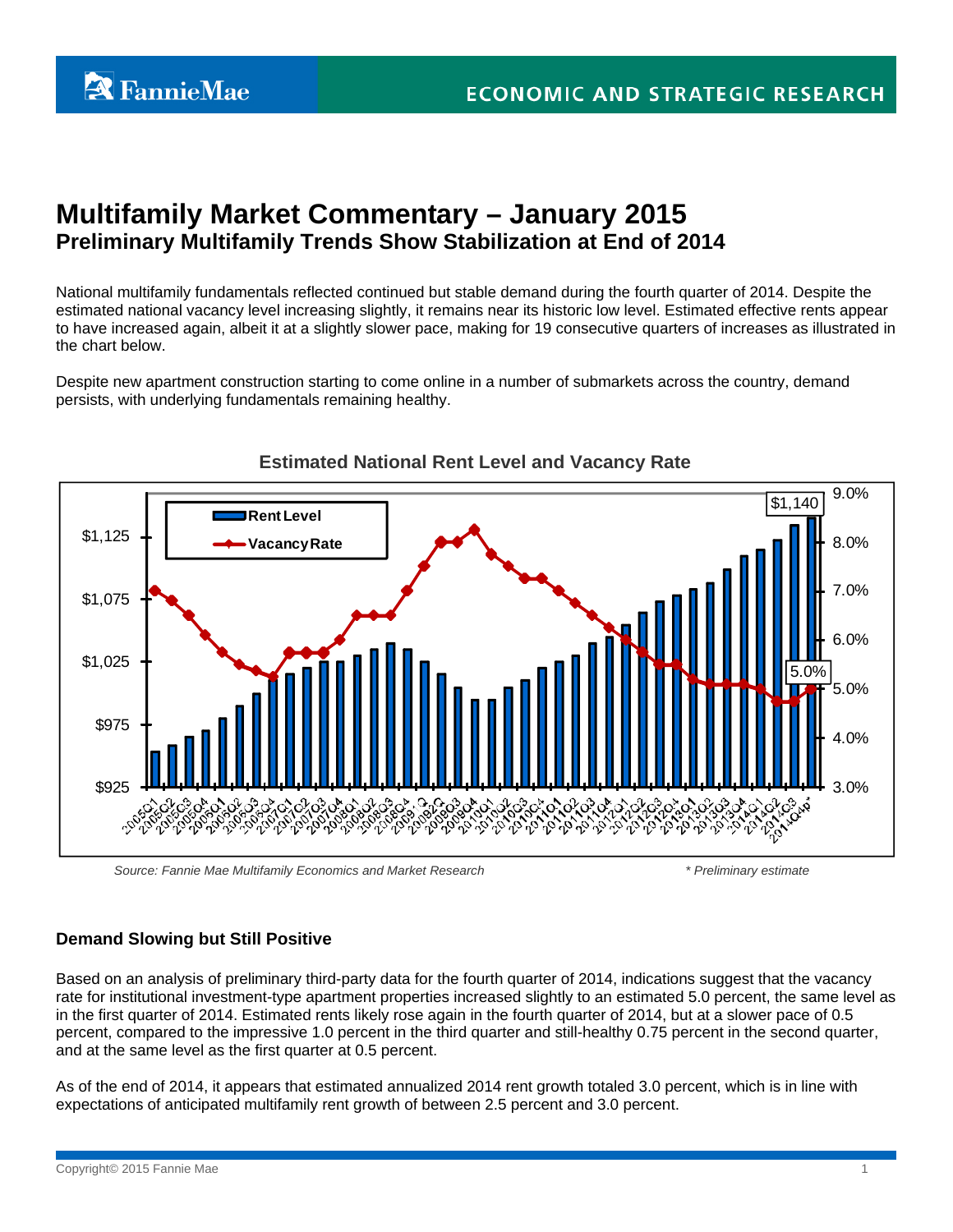# **Vendors' Vacancy Estimates Trending Upward**

With just one exception, data vendor estimates regarding vacancy directional trends showed an increase. The amount of quarterly movement ranged from no change to an increase of 50 basis points during the last quarter of the year.

Axiometrics has one of the higher-range estimates, with an anticipated quarter-over-quarter increase of 30 basis points in its estimated national multifamily vacancy rate, climbing to 5.2 percent as of the fourth quarter of 2014 compared to 4.9 percent as of the third quarter, but still down from 5.6 percent a year ago (as of the fourth quarter of 2013).

CBRE Econometric Advisors is estimating that vacancy levels also increased, but only by 10 basis points to an estimated vacancy rate of 4.4 percent in the fourth quarter, compared to 4.3 percent in the third quarter. That is still far below CBRE Econometric Advisors' estimate of 5.0 percent in the fourth quarter of 2013.

CoStar (formerly Property & Portfolio Research) also estimates that the multifamily vacancy rate increased during the fourth quarter of 2014, but with the largest increase among the vendors at 50 basis points – bringing its estimated vacancy rate to 5.1 percent, compared to a revised 4.6 percent as of the third quarter of 2014. In addition, CoStar is one of two data vendors estimating a year-over-year increase from the fourth quarter of 2013. CoStar's estimated vacancy rate for the fourth quarter of 2013 was 4.7 percent, resulting in a year-over year increase of 40 basis points.

In comparison, Reis, Inc. is bucking the trend, estimating that there was no quarterly change in the national multifamily vacancy rate during the fourth quarter, staying at 4.2 percent. In addition, Reis estimates a slight year-over-year increase of just 10 basis points from the estimated level of 4.1 percent in the fourth quarter of 2013.

## **Positive Net Absorption Surged at Year End**

Reis reports that net absorption – the net change in occupied rental units – was quite healthy again during the fourth quarter of 2014, rising by about 45,027 units, which was the most units absorbed in a quarter since the fourth quarter of 2013. It brings the year's total to an estimated 164,862 units absorbed, which is the highest total since 2011.

### **Rental Demand Positive but Slowing**

None of the data vendors reporting rent estimates seem to agree on the directional trend of rents. Reis estimates an increase of just 0.6 percent during the fourth quarter of 2014, bringing the total for the year to 3.5 percent. CoStar is estimating no real change in rents again – the same as in the third quarter – with the 2014 total rent growth estimated at just 2.6 percent.

But it is Axiometrics that is showing an actual decrease in rent, with a negative turn of -0.3 percent during the fourth quarter of 2014, but with an annual rent growth of 4.7 percent – the highest by far among the data vendors. Lastly, CBRE Econometric Advisors estimates a fourth quarter 2014 year-over-year rent growth of 2.8 percent.

### **Vacancy Rates Ticking Up in Some Metro Areas**

Clearly, demand for rental housing of all types was quite healthy in 2014. Despite the increase in new multifamily construction, with about 264,000 new multifamily units expected to have come online in 2014, fundamentals for rental demand remain stable – for the most part. Unsurprisingly, vacancy rates are starting to inch up in some metros that have had ever-increasing multifamily construction pipelines for the past few years.

For example, according to preliminary data from CBRE Econometric Advisors, some of the metros that have started to see an increase in their vacancy rates include Austin, with an increase of 20 basis points during just the fourth quarter of 2014 alone, although its estimated vacancy rate remains a very low 4.3 percent. New York was another example, also with an increase of 20 basis points, bringing its estimated vacancy rate to a higher-than-average 5.4 percent – but that is for the greater New York metro area, not just the five boroughs.